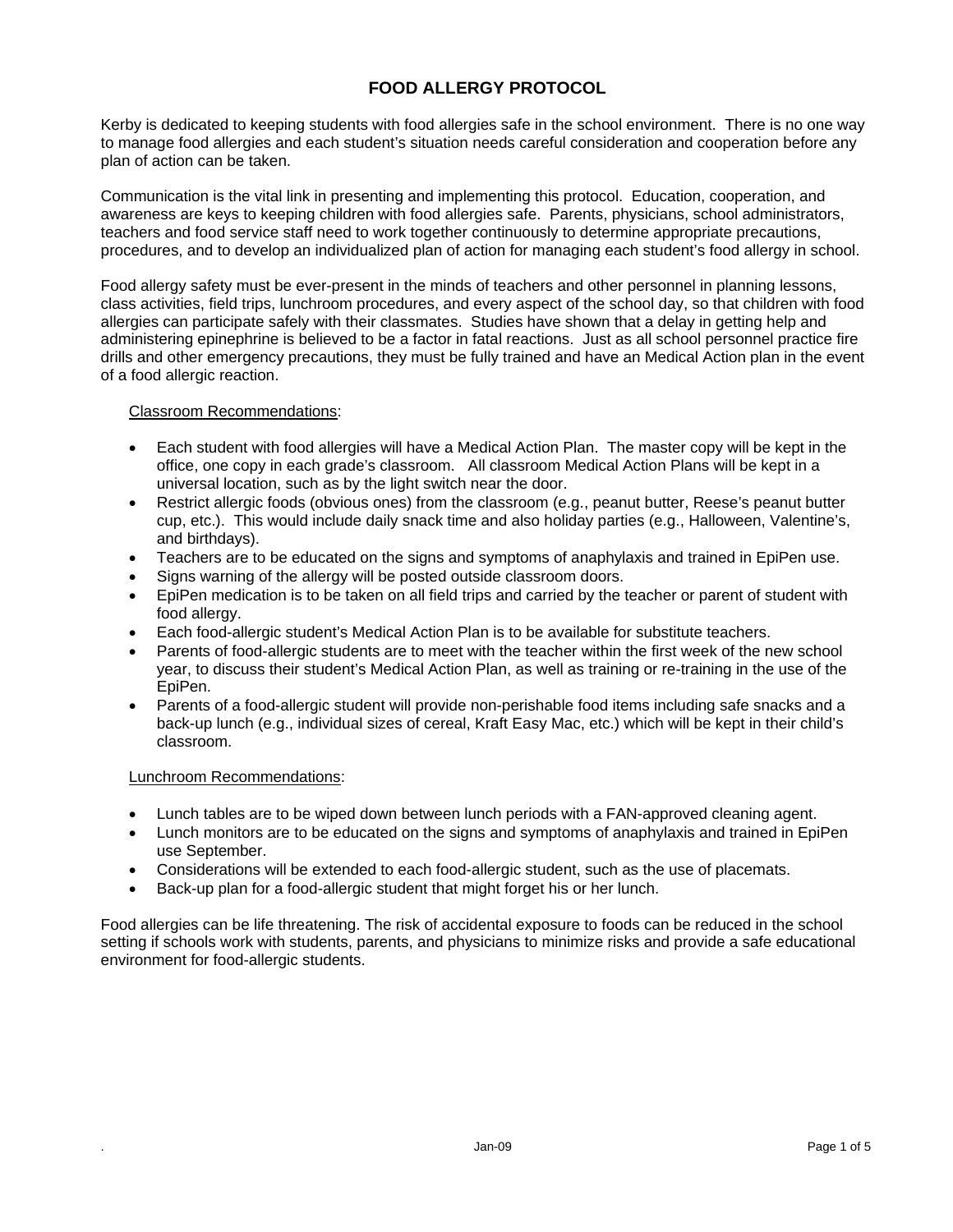# **Family's Responsibility**

- Complete an Medical Action Plan notifying the school of the child's allergies and include emergency contact information.
- Work with the school team to develop a plan that accommodates the child's needs throughout the school including in the classroom, in the lunchroom, in after-care programs, during school-sponsored activities.
- Provide written medical documentation, instructions, and medications as directed by a physician.
- Provide properly labeled medications and replace medications after use or upon expiration.
- Educate the child in the self-management of their food allergy including:
	- safe and unsafe foods
	- strategies for avoiding exposure to unsafe foods
	- symptoms of allergic reactions
	- how and when to tell an adult they may be having an allergy-related problem
	- how to read food labels (age appropriate)
- Review policies/procedures with the school staff, the child's physician, and the child (if age appropriate) after a reaction has occurred.

# **School's Responsibility**

- Review the Medical Action Plan submitted by parents and physicians.
- Assure that all staff who interact with the student on a regular basis understands food allergy, can recognize symptoms, knows what to do in an emergency, and works with other school staff to eliminate the use of food allergens in the allergic student's meals, educational tools, arts and crafts projects, or incentives.
- Be prepared to handle a reaction and ensure that there is a staff member available who is properly trained to administer medications during the school day regardless of time or location.
- Discuss field trips with the family of the food-allergic child to decide appropriate strategies for managing the food allergy.
- Follow federal/state/district laws and regulations regarding sharing medical information about the student.
- Take threats or harassment against an allergic child seriously.
- The protocol should be included on the Kerby website in order for parents, teachers, and staff to be aware of the food allergy protocol.
- Provide educational materials on food allergies to teachers, students and parents. This includes communication to the parents of students in the same classroom as a food-allergic student to inform them of snack/treat restrictions.

# **Student's Responsibility**

- Should not trade food with others.
- Should not eat anything with unknown ingredients or known to contain any allergen.
- Should be proactive in the care and management of their food allergies and reactions based on their developmental level.
- Should notify an adult immediately if they eat something they believe may contain the food to which they are allergic.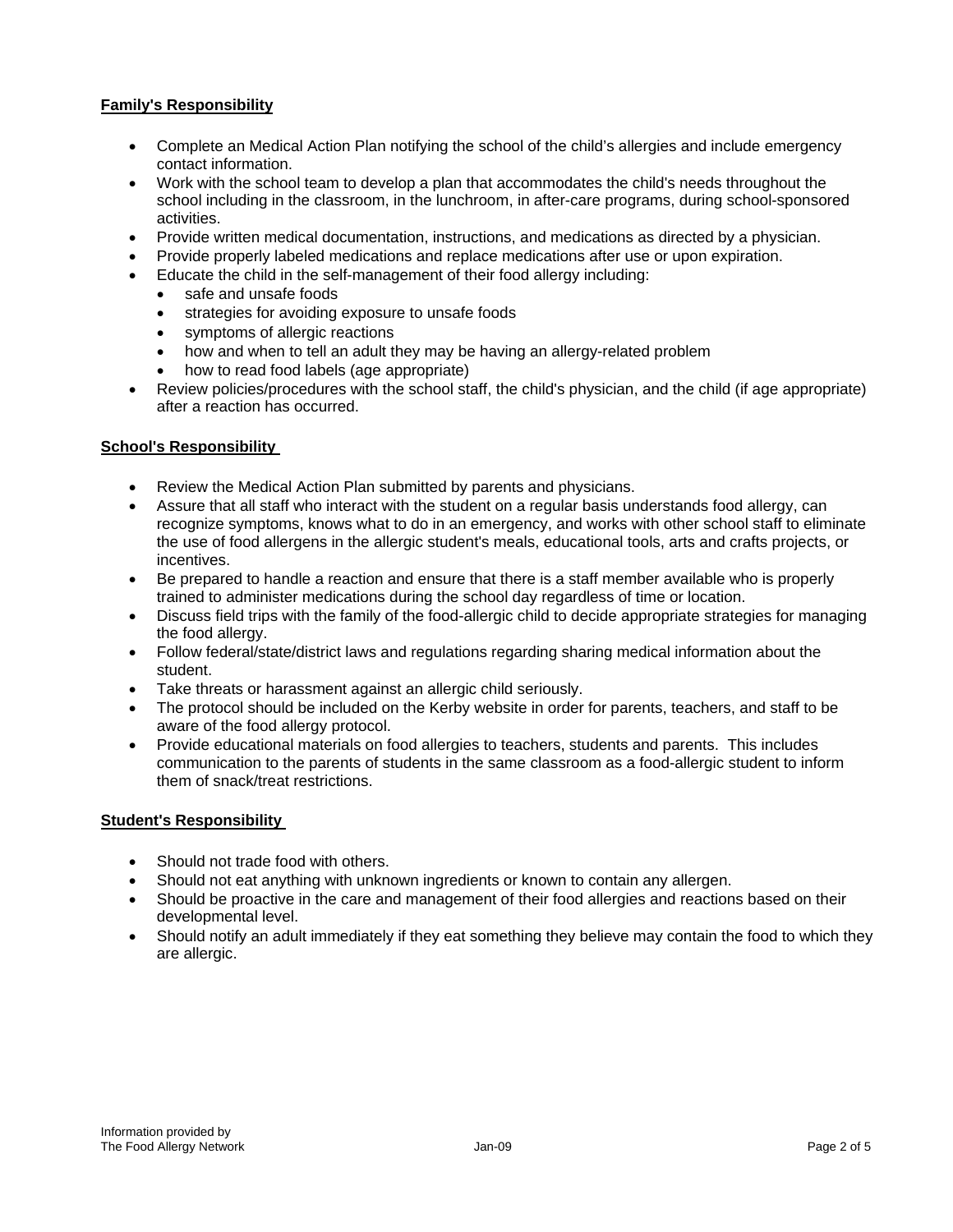## **Common Food Allergens**

Over 11 million Americans have food allergies; many of them are children. The most common allergy-causing foods are peanuts, tree nuts (walnuts, pecans), milk, eggs, fish, shellfish, wheat, and soy. Recent studies showed that over 3 million Americans are allergic to peanuts and tree nuts, and over 6 million are allergic to seafood.

# **1. What is a food allergy?**

Food allergies occur when the body thinks a food is harmful. The immune system tries to fight it off by releasing massive amounts of chemicals and histamine. These chemicals trigger the allergic symptoms. So, you can say allergic reactions are caused by an overactive immune system.

### **2. What are some of the symptoms of food allergy?**

The most common symptom of a food-allergy reaction is hives. Other symptoms can include one or more of the following:

- $\bullet$  tingling in the mouth
- swelling in the tongue and throat
- difficulty breathing (stridor)
- abdominal cramps
- vomiting
- diarrhea
- eczema
- hoarse voice

#### **3. What is the best treatment for food allergy?**

Strict avoidance of the allergy-causing food is the only way to avoid a reaction. Reading ingredient labels for all foods is the key to maintaining control over the allergy. If a product doesn't have a label, allergic individuals should not eat that food. If a label contains unfamiliar terms, shoppers must call the manufacturer and ask for a definition or avoid eating that food.

#### **4. Is there a cure for food allergies?**

Currently, there are no medications that cure food allergies. Strict avoidance is the only way to prevent a reaction. Most people outgrow their food allergies, although peanuts, nuts, fish, and shellfish are often considered life-long allergies. Some research is being done in this area and it looks promising.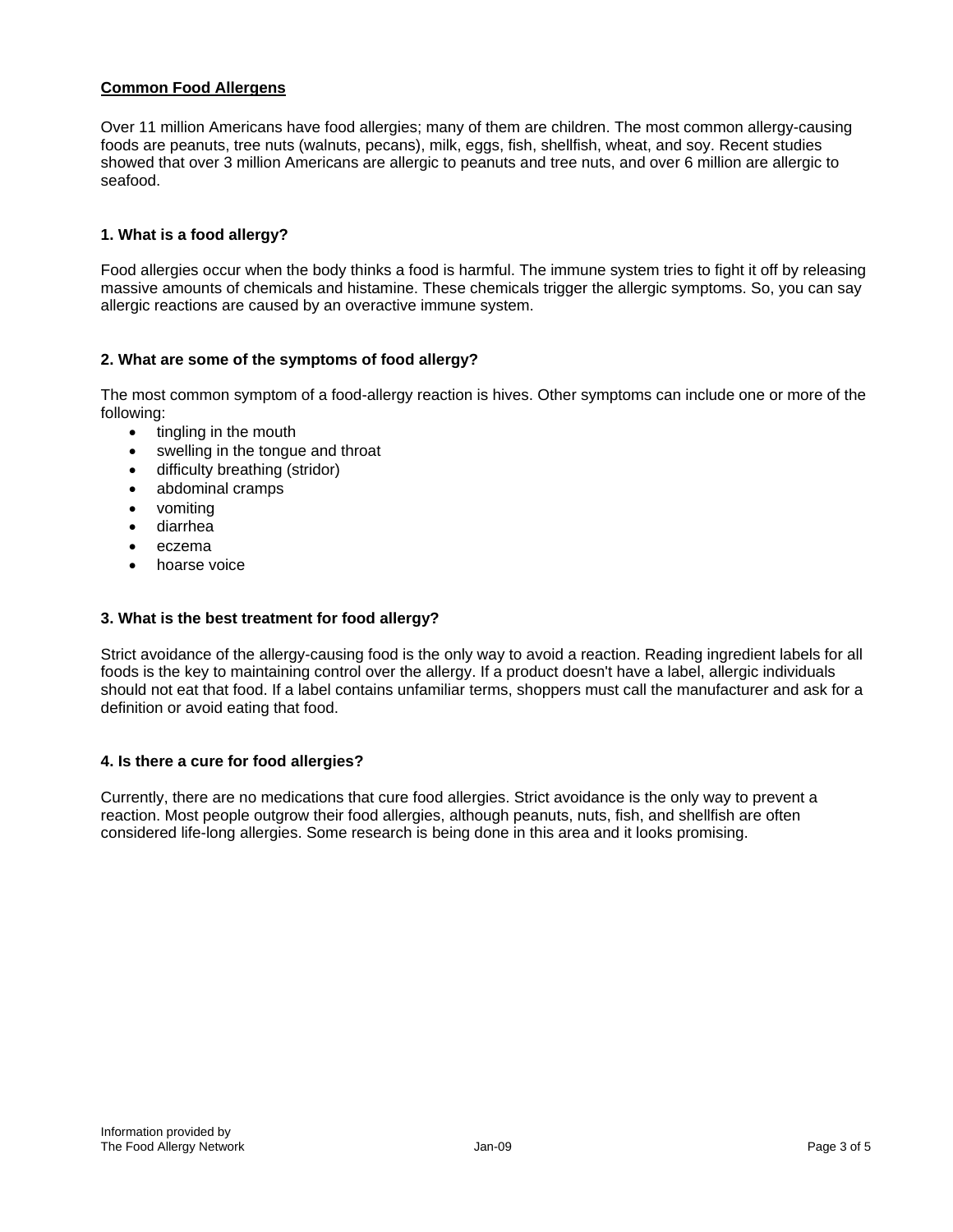# **Commonly Asked Questions about Anaphylaxis**

### **What is Anaphylaxis?**

Anaphylaxis is *a sudden, severe, potentially fatal, systemic allergic reaction* that can involve various areas of the body (such as the skin, respiratory tract, gastrointestinal tract, and cardiovascular system). Symptoms occur *within minutes* to two hours after contact with the allergy-causing substance, but in rare instances may occur up to four hours later. Anaphylactic reactions can be mild to life-threatening. The annual incidence of anaphylactic reactions is about 30 per 100,000 persons, and individuals with asthma, eczema, or hay fever are at greater relative risk of experiencing anaphylaxis.

### **Anaphylaxis to Food**

Peanuts, tree nuts (walnuts, cashews, etc.), shellfish, fish, milk, and eggs commonly cause anaphylactic reactions. Only a trace amount of a problem food can cause a reaction in some individuals.

In the U.S., food-induced anaphylaxis is believed to cause about 30,000 trips to the emergency room and between 150 to 200 deaths each year. Individuals who are allergic to foods and have asthma are believed to be at a higher risk for developing an anaphylactic reaction.

A recent study of 32 cases of fatal food-allergy induced anaphylaxis showed that adolescents who have peanut and tree nut allergy and asthma and don't have quick access to epinephrine during a reaction, are at highest risk for a fatal reaction.

Strict avoidance of the allergen is necessary for avoiding a severe reaction. Read food labels for every food each and every time you eat it. Ask questions about ingredients and preparation methods when eating away from home.

#### **3 R's for Treating Anaphylaxis:**

- Recognize symptoms
- React quickly
- Review what happened and be sure to prevent it from reoccurring

#### **Steps for Treating an Anaphylactic Reaction:**

If you suspect an anaphylactic reaction is occurring, don't lose precious time!

- Do the following:
- Act quickly!
- Follow your physician's instructions for treatment.
- Call Emergency Medical Services (or 911) and request epinephrine. Do not attempt to drive yourself to a medical facility. Get to a hospital as soon as possible and plan to stay at least four to six hours in case symptoms return.